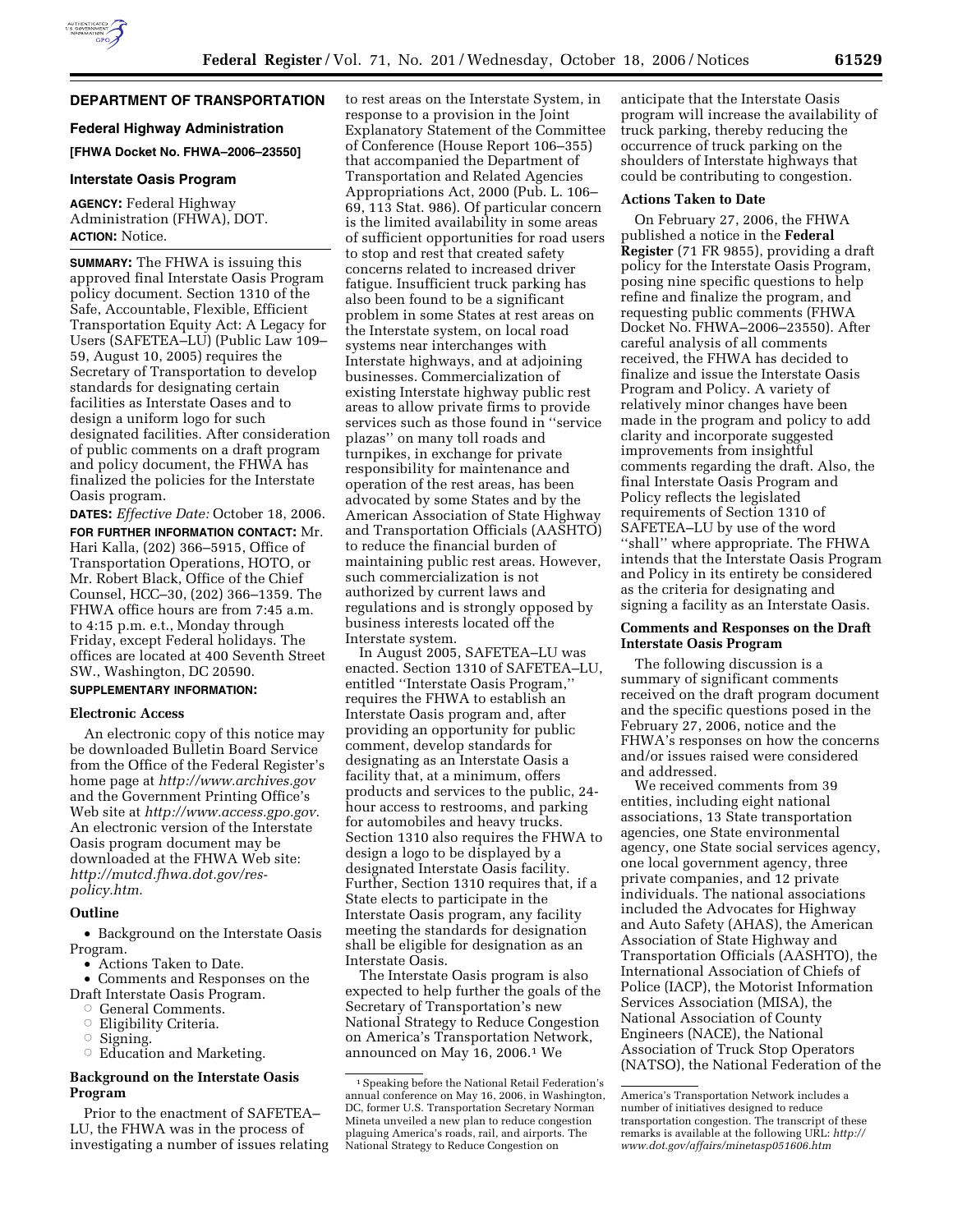Blind (NFB), and the Owner-Operator Independent Drivers Association (OOIDA).

Many comments were general in nature and are summarized and addressed collectively under the General Comments heading. Many comments included recommendations related to one or more of the potential eligibility criteria, certain potential signing practices, or recommended educational and marketing efforts, in response to the language of the draft program policy and/or the specific questions posed in the February 27, 2006, notice. These comments are summarized and addressed under the Eligibility Criteria, Signing, and Education and Marketing headings, as appropriate.

All comments and recommendations have been read and considered by the FHWA. A number of the comments received focused on the trend for some States to consider closing some of their public rest areas due to economic or other issues and expressed concerns that the designation of Interstate Oasis facilities off the Interstate highway rights-of-way might encourage further closures of public rest areas. Interstate Oases are not intended to replace public rest areas, and these concerns are beyond the scope of this effort and have not been addressed in this document.

#### **General Comments**

Many commenters expressed overall support for the program. They generally recognized and noted the potential benefits of the program, such as increased opportunities for stopping and using restroom facilities without the obligation to purchase anything, increased parking for heavy trucks to enable drivers to rest for up to 10 hours to satisfy legal requirements,<sup>2</sup> and improved safety due to reductions in driver fatigue accruing from the increased stopping opportunities.

Only four comments received can be characterized as in general opposition to this program. The NFB and the Louisiana Department of Social Services opposed the program because of the potential impacts to blind individuals who operate vending machines at public rest areas under the priority provisions of the Randolph-Sheppard Act (20 U.S.C. 107 *et seq.*) This concern, which is related to potential closures of public rest areas, is beyond the scope of this effort and has not been addressed in this document.

The Iowa Department of Transportation (IA DOT) opposed the program, stating a lack of need for it in view of the existing Specific Services Signing program for food, gas, and lodging, and the anticipated pressure on the agency to participate in the program if it is established. One individual opposed the program on the basis of concerns that truck stops are ''scary places'' for females. The FHWA believes that the eligibility criteria will result in various types of establishments, not just truck stops, being designated as Interstate Oases and that the States will assure that designated facilities provide a reasonable degree of safety and comfort for all users.

The AASHTO, AHAS, and Minnesota Department of Transportation (MN DOT) suggested that the policy should put more emphasis on the safety benefits of the program in providing for truck parking and driver rest. In response, the FHWA has added a paragraph to the program and policy to clarify its purpose.

The NACE expressed concern about the possible impacts of the program on local road agencies such as county governments, in terms of heavy truck traffic on local roads to access an Oasis, added workload for the local government if it is involved in the review and decisionmaking process for designation of a facility as an Oasis, and possible costs for trailblazing signs along local roads. The FHWA believes that States electing to participate in the Interstate Oasis program will work with their local government agencies as appropriate to ameliorate any of these potential impacts associated with local roads.

#### **Comments on Eligibility Criteria**

*Maximum Distance from Interchange:*  There was not a clear consensus among the commenters regarding the proposed normal maximum distance of 3 miles from an interchange. Ten commenters were in favor of that distance while eight stated a preference for 1 mile, three suggested  $\frac{1}{2}$  mile, two favored some unspecified distance less than 3 miles, and one preferred some unspecified distance greater than 3 miles. Most commenters supported flexibility for States to extend the maximum distance in unusual circumstances, such as in very sparsely developed rural areas where the nearest eligible facility is not within 3 miles from the exit but road users would nevertheless benefit from the opportunity to park, use rest rooms, and rest to reduce fatigue, even if they must travel more than 3 miles off the Interstate highway to reach the Oasis.

Many who supported the flexibility to extend the distance beyond 3 miles recommended signs on the ramp indicating the mileage to the Oasis and trailblazing signs along the access highway.

The FHWA believes that 3 miles is a reasonable maximum distance under most conditions and retains 3 miles as the normal maximum. The FHWA also believes the public will benefit from allowing extensions of this distance in some cases and therefore has added a provision to allow the States to consider greater distances, in 3-mile increments up to 15 miles, in such unusual rural circumstances. This approach is similar to that allowed for eligibility in the Specific Service Signing program. Distances on ramp signs and trailblazing on the access route are discussed under the Signing heading.

*Adequacy of Access Route to Oasis:*  The draft policy stated that an Oasis facility must be safely and conveniently accessible, as determined by an engineering study, via highways that are unrestricted as to vehicle weight or type, size, or weight. In response to one of the questions posed in the February 27, 2006, notice, the majority of commenters indicated that more specific criteria should be stated for the States to use in their engineering studies to assess the safety and convenience of the access route.

The FHWA agrees and has modified the policy to indicate that the engineering study should take into consideration the Transportation Research Board's 2003 ''Access Management Manual'' 3 and the applicable criteria of AASHTO's ''Policy on Geometric Design of Highways and Streets'' 4 (Green Book) or, in the case of highways not on the National Highway System, the applicable State design standards. The FHWA believes that these documents contain the proper guidance and discussion of issues to consider for this kind of a study.

The AHAS objected to the draft criterion that the access route be unrestricted as to vehicle type, size, or weight, stating that this implies that current Federal and State size and weight restrictions can be disregarded for travel on access routes to Oases. The

<sup>2</sup>The Federal Motor Carrier Safety Administration (FMCSA) regulates maximum hours of service by certain motor carriers and drivers. The regulations are contained in 49 CFR 395.

<sup>3</sup> ''Access Management Manual,'' 2003, available for purchase from the Transportation Research Board at Keck Center of the National Academies, 500 Fifth Street, NW, Washington, DC 20001, or online at *http://gulliver.trb.org/bookstore/.* 

<sup>4</sup> ''Policy on Geometric Design of Streets and Highways,'' fifth edition, 2004, available for purchase from the American Association of State Highway and Transportation Officials, 444 North Capitol Street, NW, Suite 249, Washington, DC 20001, or online at *https:// bookstore.transportation.org/.*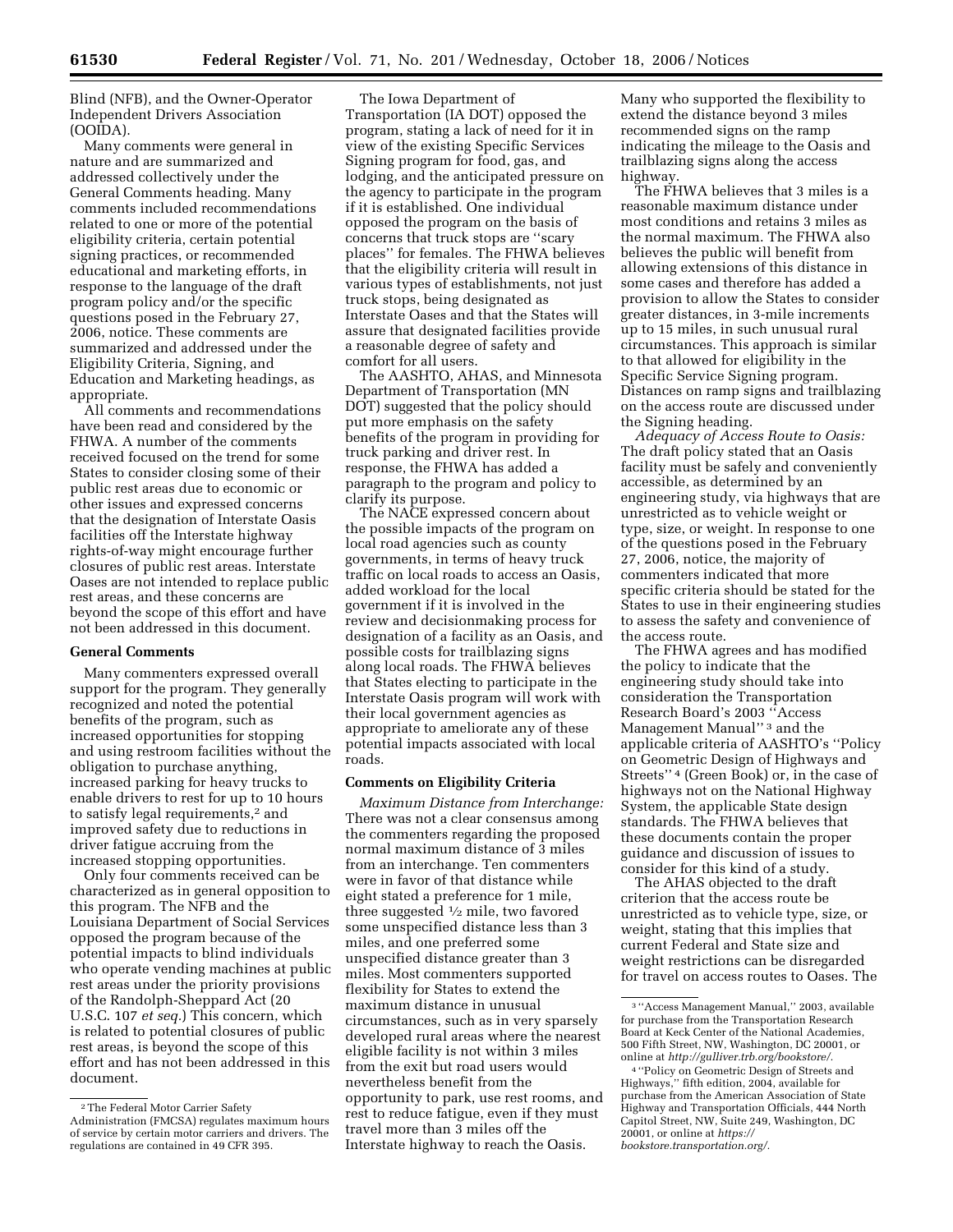AHAS further stated that this criterion would undermine or pre-empt State authority to preserve certain lower class roads from damage and safety concerns posed by certain heavy trucks.

The FHWA disagrees with that position and believes that the AHAS has misinterpreted the intent of the criterion. The policy intends that, if a State has enacted special restrictions on a particular section of highway or bridge, such as a maximum weight limit or maximum length of vehicle, that is more restrictive than what is legal in the State for unrestricted roads of that class, a facility that is accessible only via that specially restricted section or highway or bridge would not be eligible for designation as an Oasis. Some States may allow certain very heavy trucks to operate only on the Interstate and National Highway systems and not on roads of lesser classification. Such trucks would in many cases still be able to access an Oasis under rules of ''reasonable access'' to facilities for food, fuel, and rest as provided in the Code of Federal Regulations at 23 CFR 658.19, as long as a special weight limit, such as for a structurally substandard bridge, is not posted on the access route. We have clarified the language of the policy, indicating that the facility shall be accessible via a route that an engineering study determines can safely and conveniently accommodate vehicles of the types, sizes, and weights that would be traveling to the facility, and that the study should take into account the rules for reasonable access as per 23 CFR 658.19.

*Adequacy of On-Site Circulation and Ingress/Egress:* The draft policy also stated that an Oasis facility must have physical site geometry, as determined by an engineering study, to safely and efficiently accommodate all vehicles, including heavy trucks of the size and weight anticipated to use the facility. The majority of commenters indicated that more specific criteria should be stated for the States to use in their engineering studies to assess the safety and efficiency of the site geometry, including driveway access points.

The Minnesota Department of Transportation (MN DOT) recommended that a WB–62 design vehicle 5 be specified for the site assessment. The FHWA agrees with

these points and has modified the policy to indicate that the engineering study should take into consideration the Transportation Research Board's 2003 ''Access Management Manual,'' the AASHTO ''Guide for Development of Rest Areas on Major Arterials and Freeways,'' 6 and other pertinent geometric design criteria for vehicles at least as large as a WB–62. These documents contain appropriate guidance for assessment of existing sites as well as design of new sites, and the WB–62 is the most commonly used truck size for geometric design.

*Number of Parking Spaces:* Seven commenters indicated that States should be given total flexibility to decide on a case-by-case basis how many parking spaces should be required for various vehicle types to qualify as an Oasis. However, 15 commenters stated that the determination of adequacy should be guided by the national criteria. Of those 15, most favored a formula-based approach rather than specific minimum numbers of spaces and some cited the AASHTO ''Guide for Development of Rest Areas on Major Arterials and Freeways'' as containing a well-researched formula for this specific purpose. The formula accounts for traffic volumes on the Interstate, percentage of trucks, length of stay, and other factors affecting demand.

The FHWA agrees with this approach and has modified the policy accordingly. The OOIDA and two States commented that the parking spaces at Oases should be free of charge. Although not specifically stated in the draft policy, that was intended and the FHWA has clarified the policy to specifically state that the parking spaces should be free of charge.

*Required Products and Services:* The draft policy stated that, to be eligible, a facility should provide a public telephone, food (vending, snacks, fast food, and/or full service), and fuel, oil, and water for automobiles and trucks. One of the questions in the February 27, 2006, notice asked whether there are other products or services that should be considered essential for designation as an Oasis. Some commenters suggested adding requirements, such as picnic tables, pet walk areas, wireless internet, cell phone service, security patrols, electrical power hookups for vehicle heating and air conditioning, etc. A few commenters suggested that

requirements for food, fuel, and water should be deleted in the interest of making the Oases more like a public rest area and/or making it easier for potential facilities to qualify. Two States suggested eliminating the requirement for a public phone because of increasing cell phone use. However, the majority of commenters stated that the products and services outlined in the draft policy are appropriate, no others are essential, and individual operators of designated Oases will likely decide on their own to provide additional services or products as determined by the market.

The FHWA has decided to retain the products and services as stated in the draft policy, including public phone, and not add any others. Although cell phone use is increasing rapidly, it is by no means universal and there are many areas where cell phone service is unreliable or unavailable. Further, a public phone remains an essential service for those who do not have a cell phone.

*Flexibility to Consider Combined Services of More than One Business:* In response to a question posed in the February 27, 2006, notice, commenters were equally divided between allowing and not allowing States the flexibility to consider the products and services of a combination of two or more businesses at an interchange when all the criteria cannot be met by any one business at that interchange. The AASHTO, MISA, and eight State DOTs were among those opposed to this flexibility, while OOIDA, NATSO, and five State DOTs were among those in favor under at least some circumstances. Many of those in favor of flexibility recommended that the businesses be located immediately adjacent to each other and be easily accessible on foot from each other's parking lots without having to cross a public highway, such that a vehicle could park once and easily walk to obtain all services.

The FHWA believes it is in the best interest of the traveling public to allow States this flexibility and has modified the policy accordingly.

*Additional State Criteria:* The draft policy stated that States may impose additional minimum eligibility criteria beyond those of the national minimums. Several commenters objected to this, stating that allowing States to require the provision of additional products or services or to impose additional minimum requirements for eligibility would unduly limit participation by businesses and compromise uniformity in terms of meeting road user expectations. The FHWA agrees and has modified the policy to preclude States

<sup>5</sup> Information about the WB–62 design vehicle and how it is used in geometric design of highways and intersections is contained in ''Policy on Geometric Design of Streets and Highways,'' fifth edition, 2004, available for purchase from the American Association of State Highway and Transportation Officials, 444 North Capitol Street, NW, Suite 249, Washington, DC 20001, or online at *https://bookstore.transportation.org/*.

<sup>6</sup> ''Guide for Development of Rest Areas on Major Arterials and Freeways,'' third edition, 2001, available for purchase from the American Association of State Highway and Transportation Officials, 444 North Capitol Street, NW, Suite 249, Washington, DC 20001, or online at *https:// bookstore.transportation.org/*.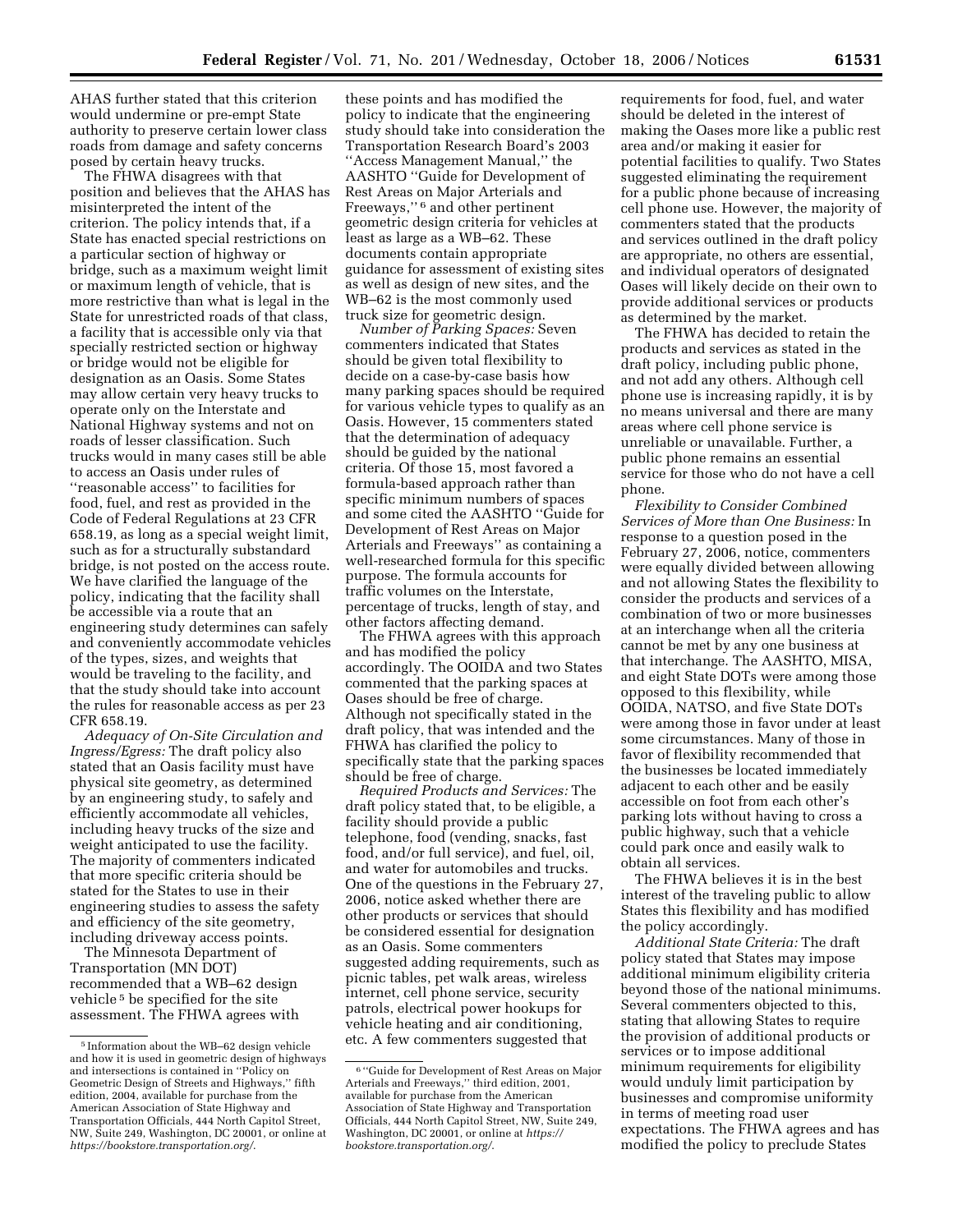from imposing additional eligibility criteria.

# **Comments on Signing**

*Interstate Oasis Name:* In the February 27, 2006, notice, one of the questions asked whether the name ''Interstate Oasis'' will be readily understood by the public and identified with the types of service offered, or whether some other name for the facilities would better serve the public. Comments received on this question were nearly evenly divided. Eleven commenters, including AASHTO, favored ''Interstate Oasis'' while ten commenters, including NATSO and OOIDA, favored some other name. Among those favoring something other than ''Interstate Oasis,'' there was a wide variety of suggested names but no consensus. While some suggested that the Utah or Vermont names of ''Rest Stop'' or ''Rest Exit'' should be used, others stated that such names would be confusing because they are very similar to ''Rest Area'' but the facilities are much different from public rest areas. The California and Pennsylvania DOTs expressed concern that the word ''Interstate'' in the program name would preclude its application to non-Interstate freeways.

The FHWA believes that Interstate Oasis will, after an introductory acclimation period, become familiar to and understood by road users. The FHWA also believes the program should be limited, at least initially, to Interstate highways as directed in the SAFETEA– LU Section 1310 language. Therefore the FHWA retains the ''Interstate Oasis'' as the program name and signing designation.

*Symbol or Logo:* In response to the question about what symbol (logo) should be used to indicate an Interstate Oasis, 15 commenters, including AASHTO and 4 State DOTs, favored the use of some symbol. Eight of those 15 commenters suggested a palm tree, while others suggested a wide variety of different logos. Four of the 15 commenters recommended that the symbol should not be used alone and that it should be accompanied by words as an educational measure until the symbol becomes widely known. Seven commenters, including the AHAS, MISA, and three State DOTs, pointed out that any new symbol for use on official traffic signs cannot be adopted by FHWA unless the Manual on Uniform Traffic Control Devices (MUTCD) 7 is revised to include the new symbol, and that MUTCD revisions can only be made via the rulemaking process outlined in the Administrative Procedure Act (5 U.S.C. 551 et al.). Some commenters also recommended that human factors evaluations be conducted before a new symbol is proposed for addition to the MUTCD, in order to assure that a new symbol is optimized for conspicuity and legibility at freeway speeds.

The FHWA believes that the symbol to represent the Interstate Oasis should be some form of one or more palm trees, as eventually determined by human factors evaluations of various potential designs. However, the FHWA agrees that after such evaluations and refinement, the FHWA would propose to include the symbol in the MUTCD for use on guide signs through the rulemaking process. Therefore, the FHWA has determined that, for initial implementation by States, only the word message ''Interstate Oasis'' should be used on guide signs to indicate an exit with one or more Oasis facilities. The policy has been modified accordingly.

*Signing on the Freeway:* Several commenters expressed concerns about multiple methods of signing to denote the availability of an Oasis at an exit and the potential for the lack of a single uniform signing method to result in road user confusion or safety impacts. Many commenters specifically objected to the proposed signing option to use a ''patch'' on Specific Service sign business logos to denote designation as an Interstate Oasis. It was noted that the FHWA has already provided Interim Approval for use of a 12-inch circular yellow ''patch'' with the letters ''RV'' on business logos on gas, food, lodging, or camping Specific Services signs for businesses that meet ''RV-friendly'' criteria.8 The patch is placed partly on the business logo and partly on the blue background of the larger sign panel. Concerns were expressed that extension of this concept to Interstate Oases and possibly for other purposes in the future would unduly clutter the Specific Services signs and compromise sign legibility and understanding by road users.

Also, one of the questions posed in the February 27, 2006, notice asked whether States should have the flexibility to include the name or logo of a business designated as an Oasis on a separate advance sign and, if such sign is provided, should the business be disqualified from having their business logos on any Specific Service signs at the interchange. Most responses to this question indicated that the States should have the flexibility to allow the business name or logo on any separate advance sign indicating availability of an Interstate Oasis at the exit and that the business should not be disqualified from the Specific Services signing program.

In consideration of the comments received and its own experience in signing, the FHWA has revised the final policy to eliminate the patch signing concept and simplify the signing elements. The FHWA has decided that States should not include the names or logos of the Oasis businesses on the separate advance sign, because such elements would lead to significant increases in the potential for information overload, particularly at interchanges with multiple designated Oases. The recommended practice, if adequate sign spacing allows, is for a separate blue sign in advance of the exit containing the exit number and only the words ''Interstate Oasis.'' If there is inadequate sign spacing to enable use of the separate sign, an existing Advance Guide sign or an existing D9–18 series General Services sign for the interchange may have a supplemental blue panel with the words ''Interstate Oasis'' appended above or below it. If Specific Services signing is provided at the interchange, a business designated as an Interstate Oasis that has its logo on a Specific Services sign may include the word ''Oasis'' within its logo panel. This use of words within a business logo is similar to existing provisions in the MUTCD that allow messages within logos such as "24 Hours," "Diesel," etc., and was a suggestion of many commenters as being preferable to the ''patch'' concept. The single word ''Oasis'' is specified rather than the twoword phrase ''Interstate Oasis'' in the interest of legibility, to maximize the size of the letters used within the business logo.

*Ramp Signing and Trailblazing:* The draft program and policy stated that signing should be provided near the exit ramp terminal and along the cross road to guide road users from the interchange to the Interstate Oasis and back to the interchange. As noted previously in the discussion of maximum distance from the interchange under the Eligibility Criteria heading, there were many comments suggesting that road users should be provided with information about the distance they must travel from the ramp terminal to the Interstate

<sup>7</sup>The MUTCD, approved by the FHWA, is the national standard for all traffic control devices installed on any street, highway, or bicycle trail

open to public travel. The MUTCD is available for viewing and printing online at *http:// mutcd.fhwa.dot.gov*.

<sup>8</sup>This Interim Approval may be viewed at *http://mutcd.fhwa.dot.gov/res-mem*\_*rvf.htm.*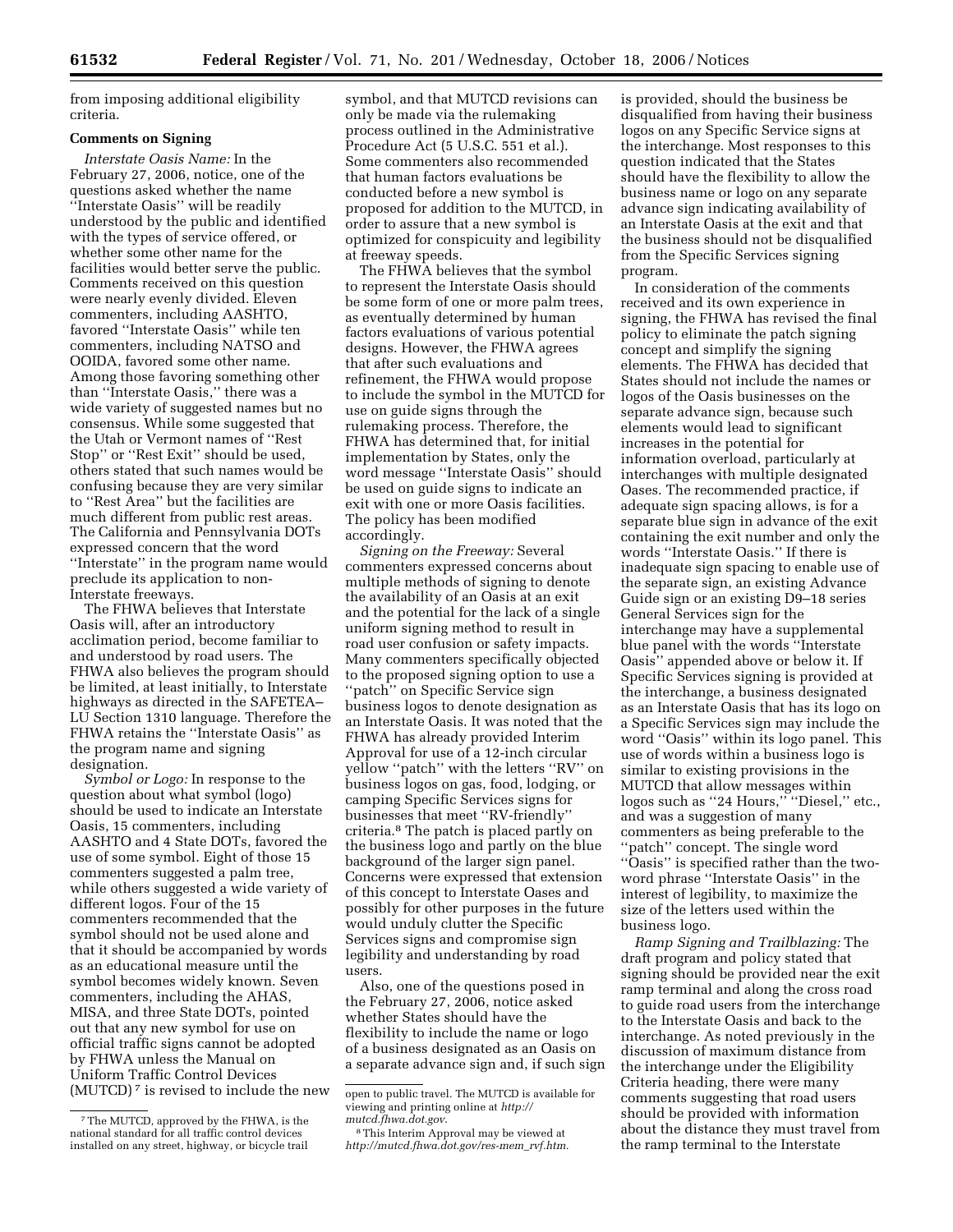Oasis, particularly in cases where the Oasis is located more than 3 miles away.

The MUTCD recommends that Specific Service signs on exit ramps should include the distances to the facilities, and the FHWA believes that this practice should be extended to exit ramp signs for Oasis facilities. Accordingly, the FHWA has included language in the final policy to recommend that the distance be included on the ramp signs and on any cross road trailblazing signs that are provided. The FHWA has also made other minor modifications to the language to stipulate the colors and legend size for these signs and clarify that, if the Interstate Oasis is clearly visible from the exit ramp and/or if Specific Services signs containing logos of Oasis businesses are provided on the ramp, ramp signs and trailblazing signs may not be needed.

*Private signing:* Comments from the NATSO suggested that the policy should clearly indicate that the Interstate Oasis logo may be displayed by designated businesses on their onsite facility and private signs, as well as their advertising media, including billboards. Although only the words ''Interstate Oasis'' will be used to designate a facility until such time as a symbol (logo) is adopted in the MUTCD, the need to limit the use of the official designation to those facilities approved by the State and allowing those facilities to use the designation on their private signs and advertising media is nevertheless still pertinent. The FHWA has added text to the final policy to recommend that States participating in the Interstate Oasis program should enact appropriate legislation or rules to implement these controls.

#### **Comments on Education and Marketing**

In the February 27, 2006, notice, we invited comments regarding educational and marketing efforts that may be necessary to familiarize travelers and businesses with the Interstate Oasis program. Nine of the 11 comments on this question stated the opinion that considerable or extensive marketing efforts will be needed. The suggested methods included brochures, radio and television public service announcements, flyer handouts in rest areas, weigh stations, motor vehicle licensing and permitting offices, and including information in State highway maps and commercial maps and atlases. Many commenters noted that the individual States establishing an Interstate Oasis program in their State would be in the best position to provide the educational and marketing efforts, as a part of their routine public relations

programs. Commenters also recommended that the trucking industry and travel industry (including such organizations as the American Automobile Association) be involved in the educational and marketing efforts, in view of their established means of communicating with their members. The FHWA agrees with these comments and has added language to the program and policy recommending that educational and marketing efforts be undertaken by participating States, in cooperation with trucking and travel industry partners as appropriate.

#### **Acknowledgement**

The FHWA recognizes and appreciates the effort of all parties who provided comments for consideration in the development and finalization of the Interstate Oasis program.

(Authority: Sec. 1305, Pub. L. 105–59, 119 Stat. 1144; 23 U.S.C. 109(d), 315, and 402; 23 CFR 1.32 and 655.603; and 49 CFR 1.48(b).)

Issued on: October 10, 2006.

#### **J. Richard Capka,**

*Federal Highway Administrator.* 

The text of the FHWA Interstate Oasis Program and Policy is as follows:

# **U.S. Department of Transportation Federal Highway Administration (FHWA)**

# *Final*

Interstate Oasis Program and Policy

#### **Purpose**

The purpose of the Interstate Oasis program is to enhance safety and convenience for Interstate highway users by allowing States, in accordance with this policy, to designate and provide signing to certain facilities off the freeway that will provide increased opportunities for stopping to rest, using restroom facilities, and obtaining basic services.

## **Definition of Interstate Oasis**

An Interstate Oasis shall be defined as a facility near an Interstate highway but not within the Interstate right-of-way, designated by a State after meeting the eligibility criteria of this policy, that provides products and services to the public, 24-hour access to public restrooms, and parking for automobiles and heavy trucks.

#### **Eligibility Criteria**

Interstate Oasis facilities shall comply with laws concerning:

1. The provisions of public accommodations without regard to race, religion, color, age, sex, national origin, or disability; and

2. The licensing and approval of such service facilities.

If a State elects to provide or allow Interstate Oasis signing, there should be a statewide policy, program, procedures, and criteria for the designation and signing of a facility as an Interstate Oasis. To qualify for designation and signing as an Interstate Oasis, a facility:

1. Shall be located no more than 3 miles from an interchange with an Interstate highway, except that:

a. A lesser distance may be required when a State's laws specifically restrict truck travel to lesser distances from the Interstate system; and

b. Greater distances, in 3-mile increments up to a maximum of 15 miles, may be considered by States for interchanges in very sparsely developed rural areas where eligible facilities are not available within the 3-mile limit;

2. Shall be accessible via a route that an engineering study determines can safely and conveniently accommodate vehicles of the types, sizes, and weights that would be traveling to the facility, entering and leaving the facility, returning to the Interstate highway, and continuing in the original direction of travel. The engineering study should take into consideration the processes and criteria contained in the Transportation Research Board's ''Access Management Manual'' 1 (2003 or latest edition) and the applicable criteria of the most recent edition of the AASHTO ''Policy on Geometric Design of Highways and Streets'' 2 (Green Book) or, in the case of highways not on the National Highway System, the applicable State highway design standards. The engineering study should also take into account the provisions for reasonable access by heavy vehicles to facilities for food, fuel, and rest as per 23 CFR 658.19;

3. Shall have physical geometry of site layout, including parking areas and ingress/egress points, that an engineering study determines can safely and efficiently accommodate movements into and out of the site, onsite circulation, and parking by all vehicles, including heavy trucks of the types, sizes, and weights anticipated to use the facility. The engineering study should assume a design vehicle at least

<sup>1</sup> ''Access Management Manual,'' 2003, available for purchase from the Transportation Research Board at Keck Center of the National Academies, 500 Fifth Street, NW., Washington, DC 20001, or online at *http://gulliver.trb.org/bookstore/*.

<sup>2</sup> ''Policy on Geometric Design of Streets and Highways,'' fifth edition, 2004, available for purchase from the American Association of State Highway and Transportation Officials, 444 North Capitol Street, NW., Suite 249, Washington, DC 20001, or online at *https:// bookstore.transportation.org/*.